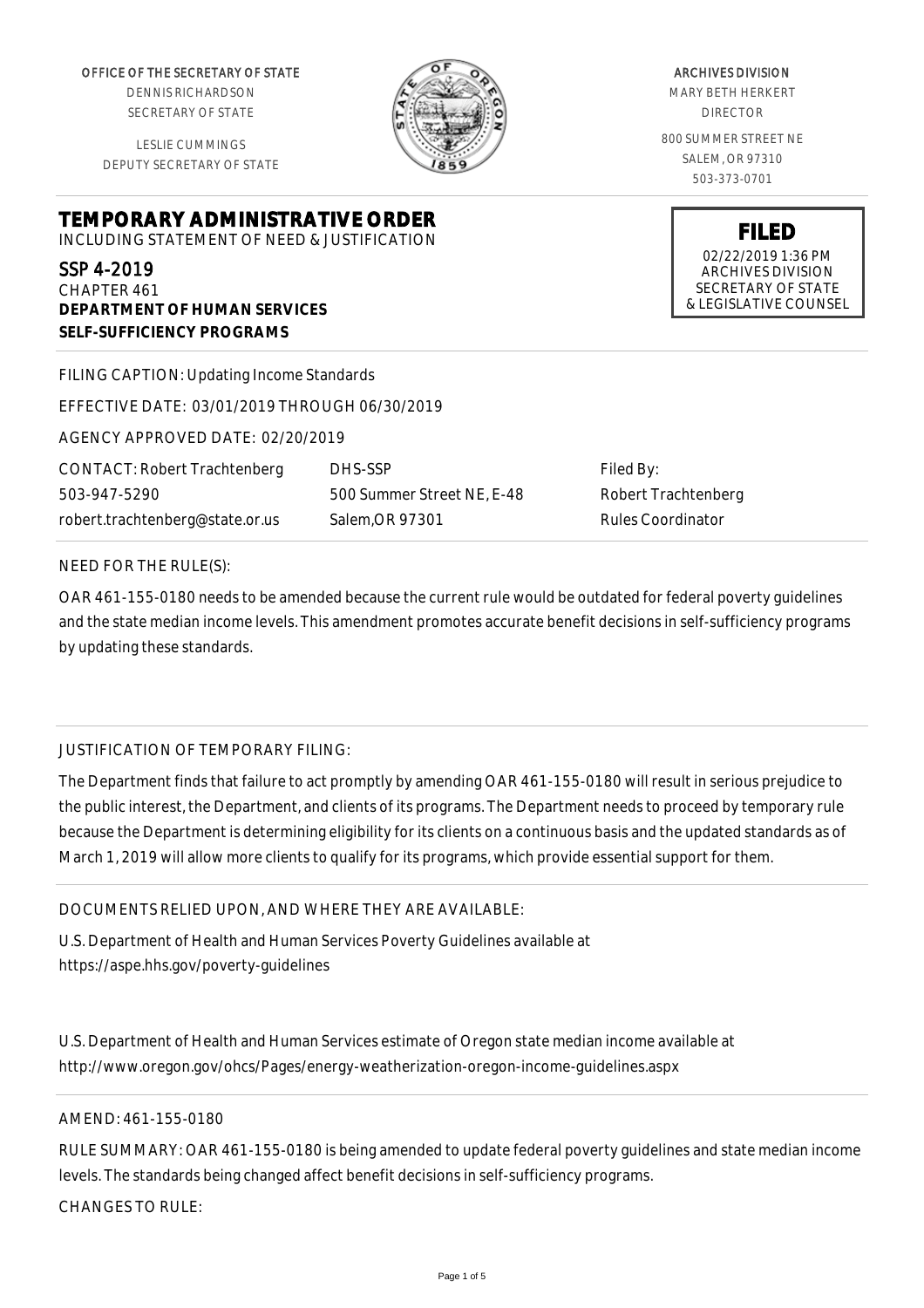461-155-0180 Income Standards; Not OSIP, OSIPM, QMB ¶

(1) A Department program may cite this rule if the program uses a monthly income standard based on the federal poverty level or state median income. The standards in this rule are effective as of OctoberMarch 1, 20189, except as provided otherwise.¶

(2) A monthly income standard set at 100 percent of the 20189 federal poverty level is set at the following amounts: [see attached table]¶

(3) A monthly income standard set at 130 percent of the 20189 federal poverty level is set at the following amounts: [see attached table]¶

(4) Effective March 1, 2018, aA monthly income standard set at 185 percent of the 20182 federal poverty level is set at the following amounts: [see attached table]¶

(5) A monthly income standard set at 200 percent of the 20189 federal poverty level is set at the following amounts: [see attached table]¶

(6) A monthly income standard set at 250 percent of the 20189 federal poverty level is set at the following amounts: [see attached table]¶

(7) A monthly income standard set at 350 percent of the 20169 federal poverty level is set at the following amounts: [see attached table]¶

(8) A monthly income standard set at 85 percent of the 20189 state median income is set at the following amounts: [see attached table]

Statutory/Other Authority: ORS 329A.500, 409.050, 411.060, 411.070, 411.816, 412.049 Statutes/Other Implemented: ORS 329A.500, 409.010, 411.060, 411.070, 411.816, 412.014, 412.049

RULE ATTACHMENTS DO NOT SHOW CHANGES. PLEASE CONTACT AGENCY REGARDING CHANGES.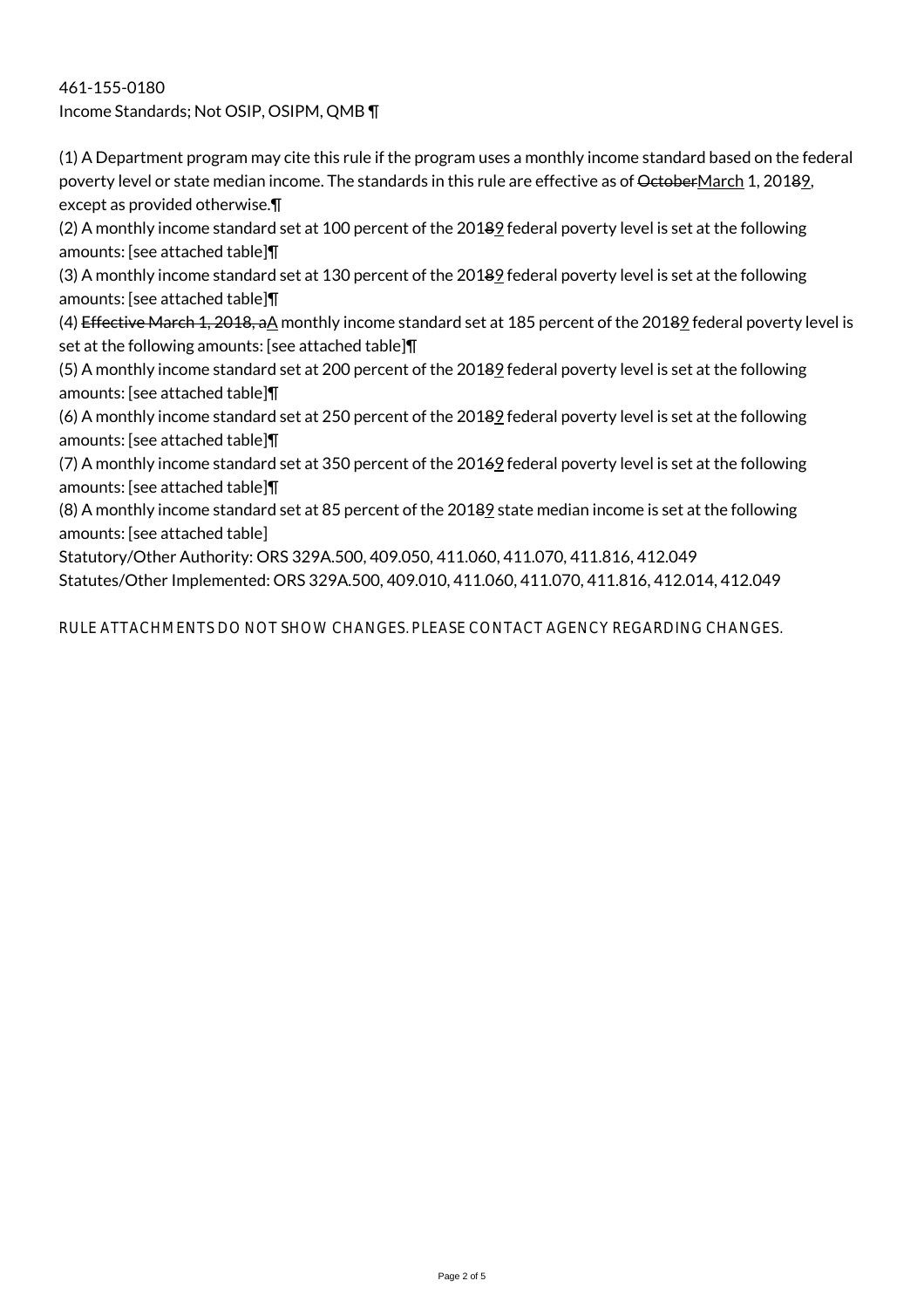# 461-155-0180 Temporary Eff. 3-1-19 Income Standards; Not OSIP, OSIPM, QMB

- (1) A Department program may cite this rule if the program uses a monthly income standard based on the federal poverty level or state median income. The standards in this rule are effective as of March 1, 2019, except as provided otherwise.
- (2) A monthly income standard set at 100 percent of the 2019 federal poverty level is set at the following amounts:

| Size of Group  | Standard    |
|----------------|-------------|
|                | \$<br>1,041 |
| $\overline{2}$ | 1,409       |
| 3              | 1,778       |
| 4              | 2,146       |
| 5              | 2,514       |
| 6              | 2,883       |
| 7              | 3,251       |
| 8              | 3,619       |
| 9              | 3,988       |
| 10             | 4,356       |
| $+1$           | $+368$      |

(3) A monthly income standard set at 130 percent of the 2019 federal poverty level is set at the following amounts:

| Size of Group | Standard |
|---------------|----------|
|               | \$1,353  |
| 2             | 1,832    |
| 3             | 2,311    |
| 4             | 2,790    |
| 5             | 3,268    |
| 6             | 3,747    |
| 7             | 4,226    |
| 8             | 4,705    |
| 9             | 5,184    |
| 10            | 5,663    |
| $+1$          | 479      |

(4) A monthly income standard set at 185 percent of the 2019 federal poverty level is set at the following amounts:

| Size of Group | Standard |
|---------------|----------|
|               | \$1,926  |
|               | 2,607    |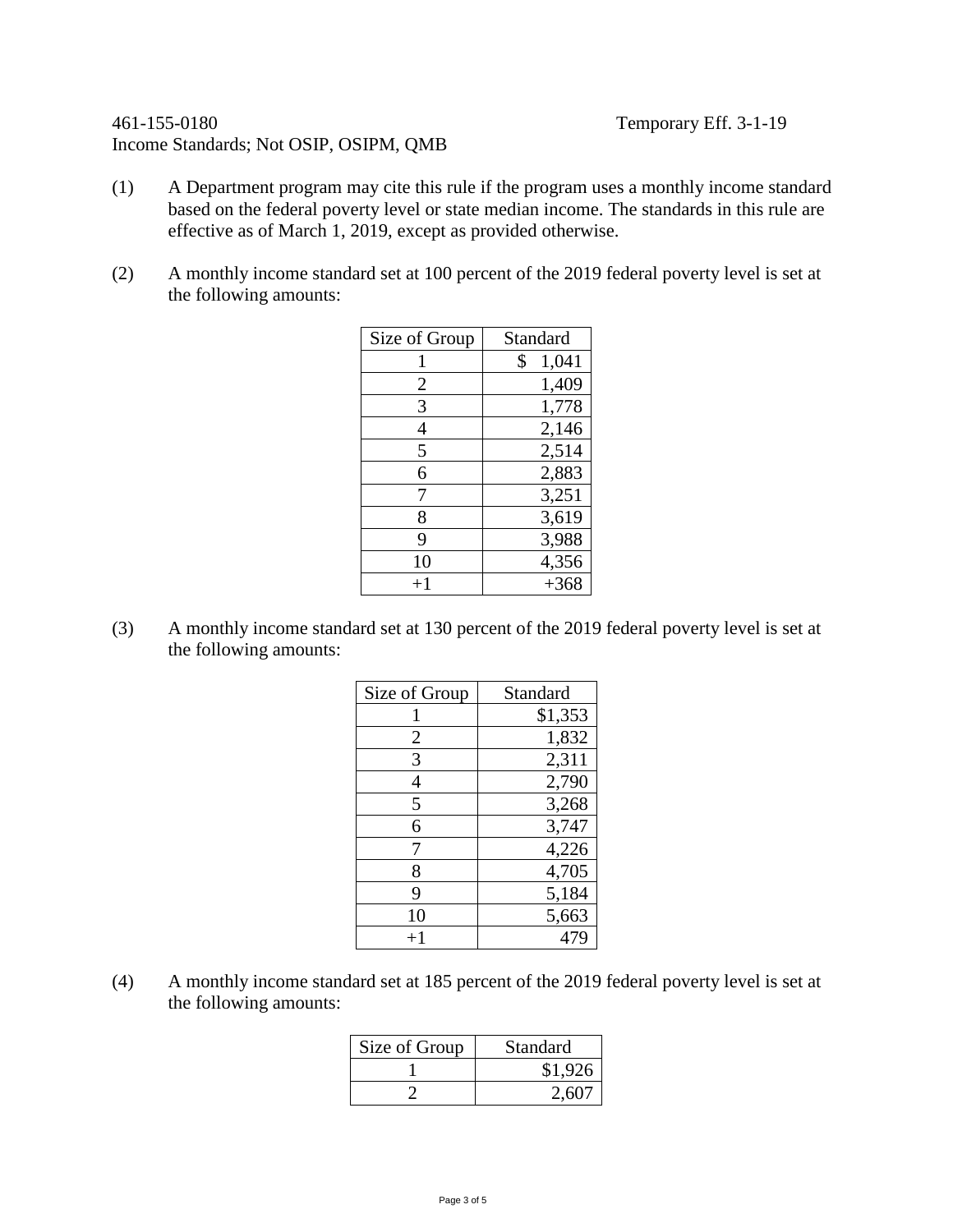| 3,288  |
|--------|
| 3,970  |
| 4,651  |
| 5,333  |
| 6,014  |
| 6,695  |
| 7,377  |
| 8,058  |
| $+681$ |
|        |

(5) A monthly income standard set at 200 percent of the 2019 federal poverty level is set at the following amounts:

| Size of Group | Standard |
|---------------|----------|
|               | \$2,082  |
| 2             | 2,818    |
| 3             | 3,555    |
| 4             | 4,292    |
| 5             | 5,028    |
| 6             | 5,765    |
|               | 6,502    |
| 8             | 7,238    |
|               | $+737$   |

(6) A monthly income standard set at 250 percent of the 2019 federal poverty level is set at the following amounts:

| Size of Group | Standard |
|---------------|----------|
|               | \$2,602  |
| 2             | \$3,523  |
| 3             | 4,444    |
| 4             | 5,365    |
| 5             | 6,285    |
| 6             | 7,206    |
| 7             | 8,127    |
| 8             | 9,048    |
|               | 921      |

(7) A monthly income standard set at 350 percent of the 2019 federal poverty level is set at the following amounts:

| Size of Group | Standard |
|---------------|----------|
|               | \$3,643  |
|               | 4.932    |
|               | 6.221    |